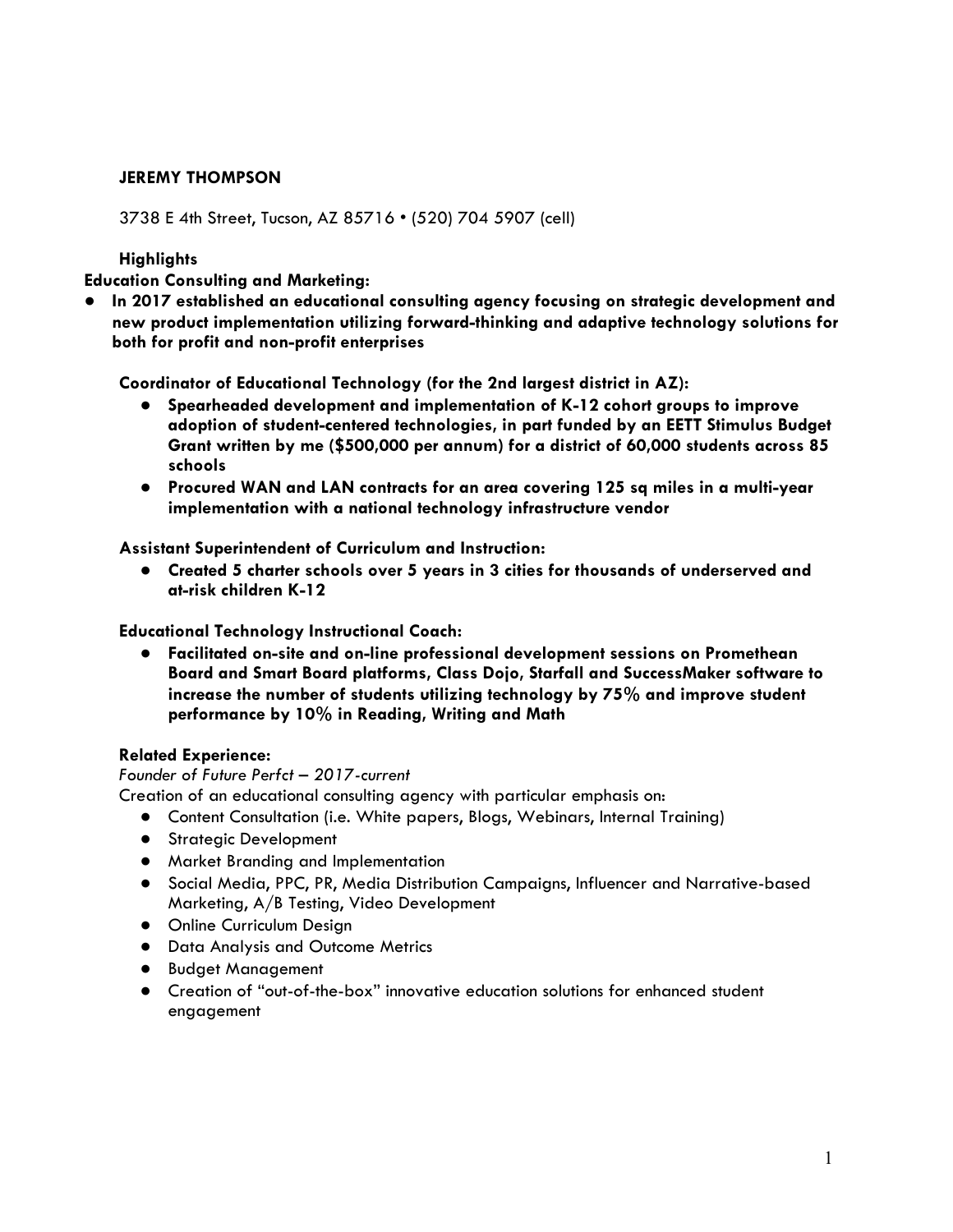## *Development Specialist, The Ervice Arts Consortium — 2017-2020*

*Renovated then supervised a 3000 sq ft art space dedicated to small business startups practicing print production, with Yeah Right! Design Silkscreen Studio, partners with nonprofit Fed by Threads, and Spork Press, a small print letterpress publisher, specializing in poetry and short fiction for LGBTQ and other underrepresented authors:*

- Designed and implement marketing and media efforts
- *●* Hosted weekly and monthly events, including exhibits and performa*nces*

*Consultant, Small Marvels Preschool — 2017-2019*

- *●* Executed renovation of historic property for a fully licensed arts-integrated preschool, after school, and intercession arts camps, serving a diverse and special needs downtown population with 25% on scholarship and with meals served daily
- *●* Developed business plan for a 35 student capacity site and a cutting-edge curriculum for children ages 3-5
- *●* Created online presence, identity work, copy, branding etc. for program through social media, PR and print campaigns
- *●* Met enrollment benchmarks after 2 years
- *●* Met business goals which included purchasing the property and adding full-time and part-time staffing

*Arts and Culture Program Manager, The Tucson Jewish Community Center — 2018-2019* Member of Leadership Team responsible for expanding the role of arts and culture within and beyond the Jewish community through collaborative partnerships with subcontractors and other nonprofit organizations dedicated to cross-cultural enrichment for all ages, backgrounds and abilities.

- Coordinated and supervised subcontractors providing continuing adult education classes, workshops and guided tours with groups such as Handmaker
- Curated fine art gallery, creating signage and developing media for events
- Developed curriculum for art instruction for public and internal use by both Early Childhood and Adult Special Needs Services
- Planned and implemented strategic initiatives for program growth
- Facilitated special events, concerts and fundraisers
- Participated in Leadership Team efforts to synchronize department activity and enrichment planning, including JPride and Taglit
- Assisted in writing grants and developed outreach initiatives with nonprofit partners such as the International Rescue Committee and the Tucson Folk Musician's Association
- Collaborated with other non-profits in achieving common community-enrichment goals
- Coordinated Sculpture Garden Committee and directed their 10th annual national competition with the directors of MOCA and The Tucson Museum of Art acting as jurors; designed and oversaw installation and Artist-talk event
- Added content to website with Wordpress and contributed to social media marketing, helping to launch their first online catalogue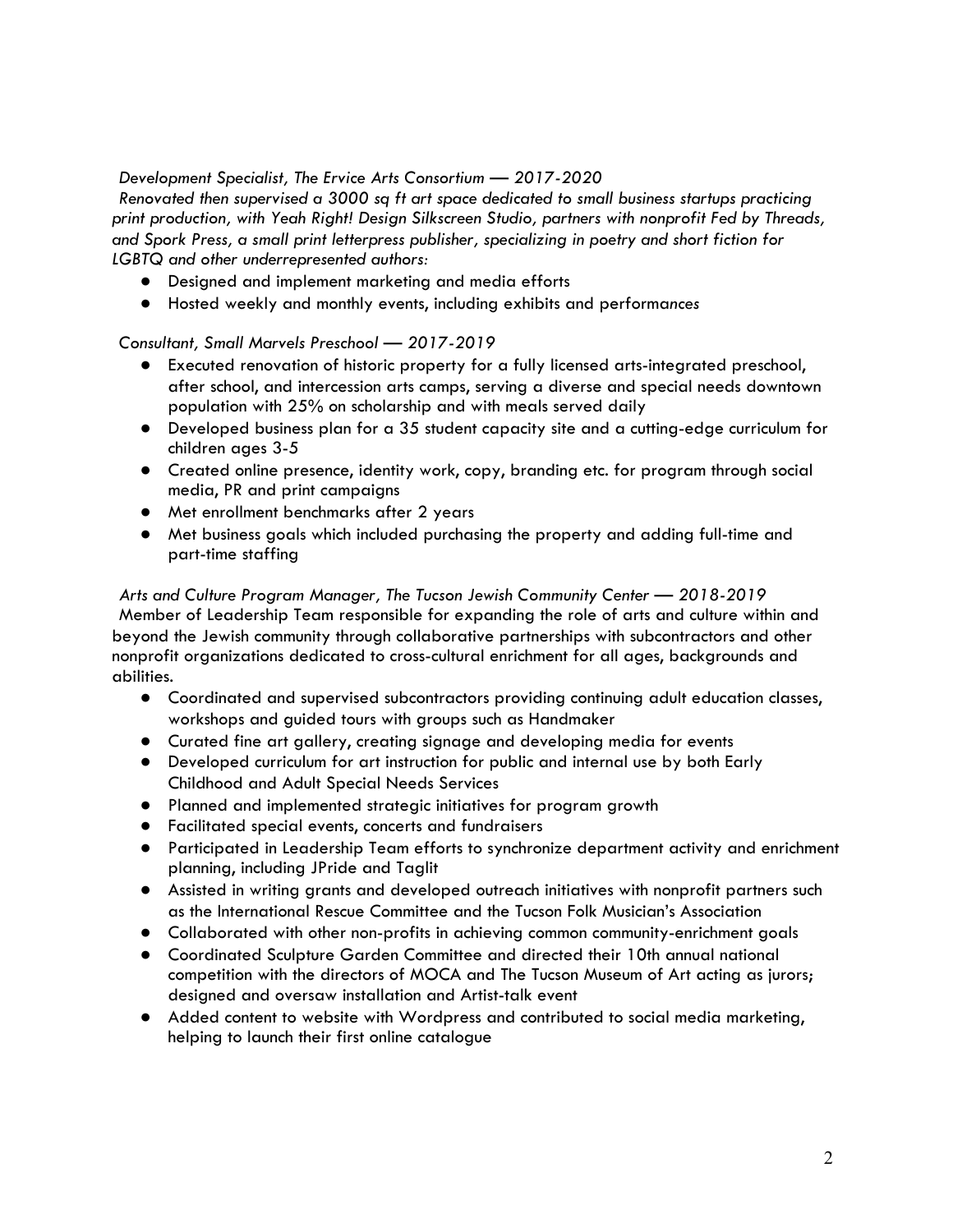# *2nd Grade Gifted and Talented Self-Contained Classroom Teacher, Corbett and Kellond, TUSD — 2010-2017*

- Taught 7-8 year old gifted students for 5 years and served as Principal Designee
- Developed a broad range of instructional materials and differentiated learning models, including Author Study Units and Student Portfolios utilizing Promethean Board software and hardware tools
- Developed a classroom learning environment which included:
	- Child-centered, self-paced, inquiry rooted and phenomenologically-based practices and investigations.
	- Collaborations with Opening Minds Through The Arts; hosted delegation from China exploring setting clear objectives and the development of rubrics in student-centered learning environments

# *Coordinator of Educational Technology, TUSD — 2009-2010*

Designed, developed and implemented sustainable, district-wide 21st Century professional development initiative:

- Designed and oversaw the development of a Drupal-based web-portal to centralize all teacher resources for technology serving over 60,000 low-income majority Hispanic urban students at 100 schools over 125 sq. mi.
- Developed EETT One-To-One computing initiative for an under-performing urban high-risk middle school. 12 awards were granted by the Arizona Department of Education in this state-wide grant competition; the district received the 1st place ranking and an award of \$500,000
- Coordinated Time and Effort duties with Opening Minds Through the Arts (OMA)
- Developed web-based strategies, in collaboration with The University of Arizona, requiring the cataloging, organization and generation of tutorials, lesson plans and interactive curriculum maps

*Curriculum and Innovation/Technology Integration Specialist, TUSD — 2008-2009* Assisted teachers in the integration of technology into their curriculum and instructional practices and provided professional development opportunities aligned to state-mandated district improvement goals to "ensure that students are prepared to live in a global society".

- Developed district-wide strategic plan for integrating technology into instructional practices in order to empower students to creatively control more of their learning utilizing synchronized evaluation tools driven by student interest.
- Conducted large and small-scale adult education workshops and seminars; modeled lessons for teachers and administrators on how to drive learning through multimedia activities
- Led the Technology Task Force revising the District Technology Plan to align with new Arizona State Technology Standards and Best Practice recommendations in order to provide low-income students access to technology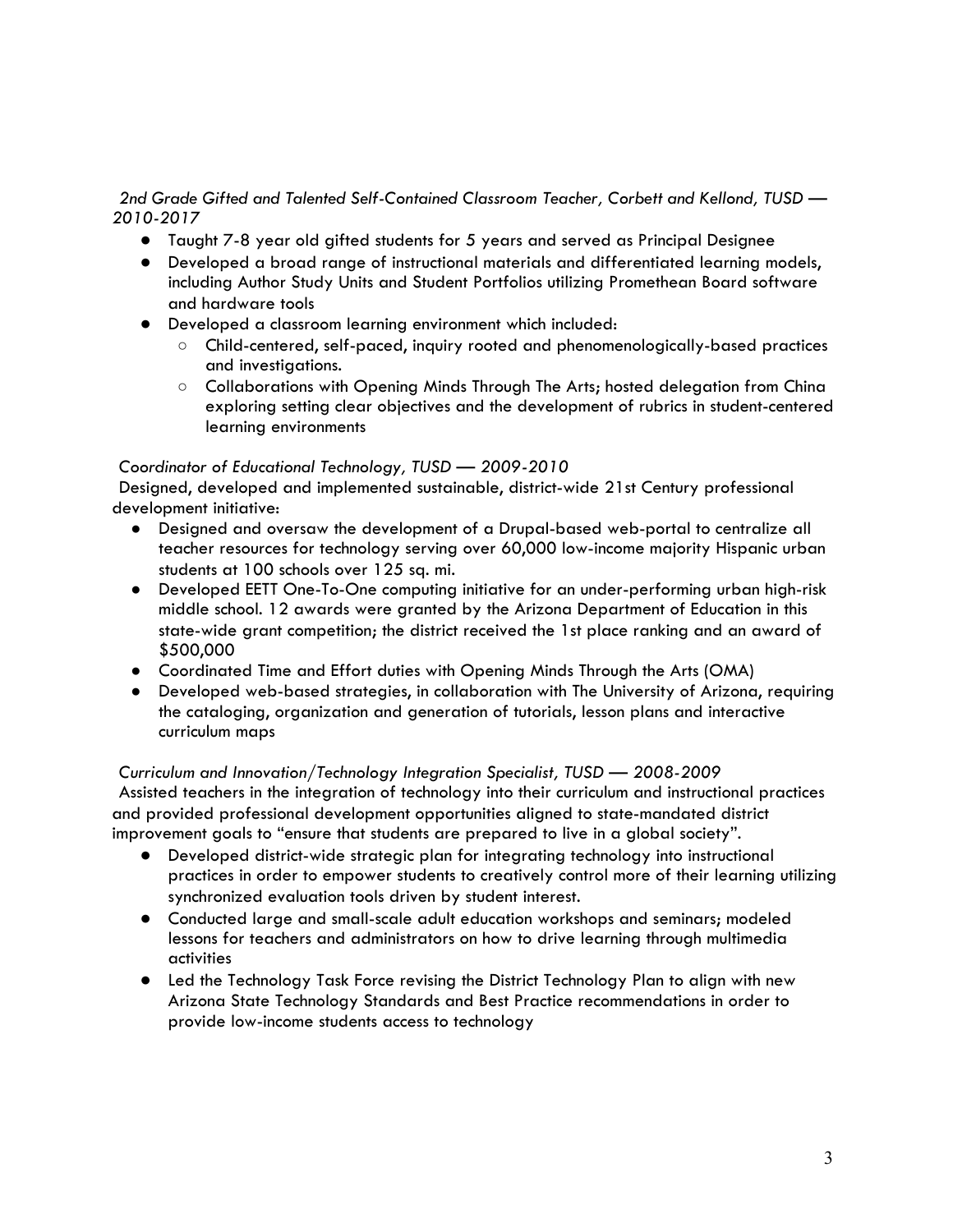*Instructional Coach, Jefferson Park Elementary School, TUSD — 2007-2008, and Cholla High Magnet School, TUSD — 2006-2007*

- Collected data relevant to targeted instructional priorities
- Collaborated with teachers and students to implement research-based best practices geared towards increasing the rigor and relevance of a standards-based curricula and raising student achievement at two high-risk, under-performing urban minority schools
- Through a collaborative team effort within a professional learning community (PLC), I worked to improve teachers' professional knowledge and refine their instructional skills
- Forged trusting collegial relationships with all stakeholders
- Directed learning-focused conversations in numerous grade level and content area professional learning communities
- Helped launch both AVID and IB Programs for Cholla High School

# *Owner, Director and Artist-In-Residence, The Studio School, a K-12 Art, Culture and Science Summer Camp, Tucson, AZ — 2002-2006*

- Provided enrichment opportunities for hundreds of children from mid to low-income families, providing scholarships for 25% through fundraising with local artists and businesses
- Supervised and coordinated efforts of numerous full and part-time staff members, parent volunteers, visiting artists and speakers
- Sponsored a weekly workshop on The University of Arizona campus with professors from departments, including The Center for Insect Science and The Center of Creative Photography
- Developed a "School of Rock" curricula providing campers the opportunity to jam with local musicians (such as John Concertino of Calexico and Howe Gelb of Giant Sand) and perform live before an audience
- Designed curricula for courses including dance, culinary arts, ceramics, drawing and photography

# *1st Grade Self-Contained Gifted and Talented Teacher, Tully Accelerated Magnet School, TUSD — 2001-2006*

Taught 6-7 year old gifted students for 5 years, winning grants and awards for our Edible Schoolyard and Author Study Units and served as K-5 Science Facilitator and SARSEF juror.

*Assistant Superintendent of Curriculum and Instruction, Amerischools — 1996-2001* 

- Developed and supervised instruction at 5 urban charter schools (three K-5, one 6-12 and one 9-12) with an 80% free-and-reduced lunch student population
- Hired approximately 100 certified and non-certified teachers and assistant teachers and trained all staff in norms, protocols and expected delivery of instructional services
- Developed State-aligned curricula with embedded summative and formative assessments in grades K-6 with an integrated arts emphasis
- Recruited and enrolled approx. 1000 students